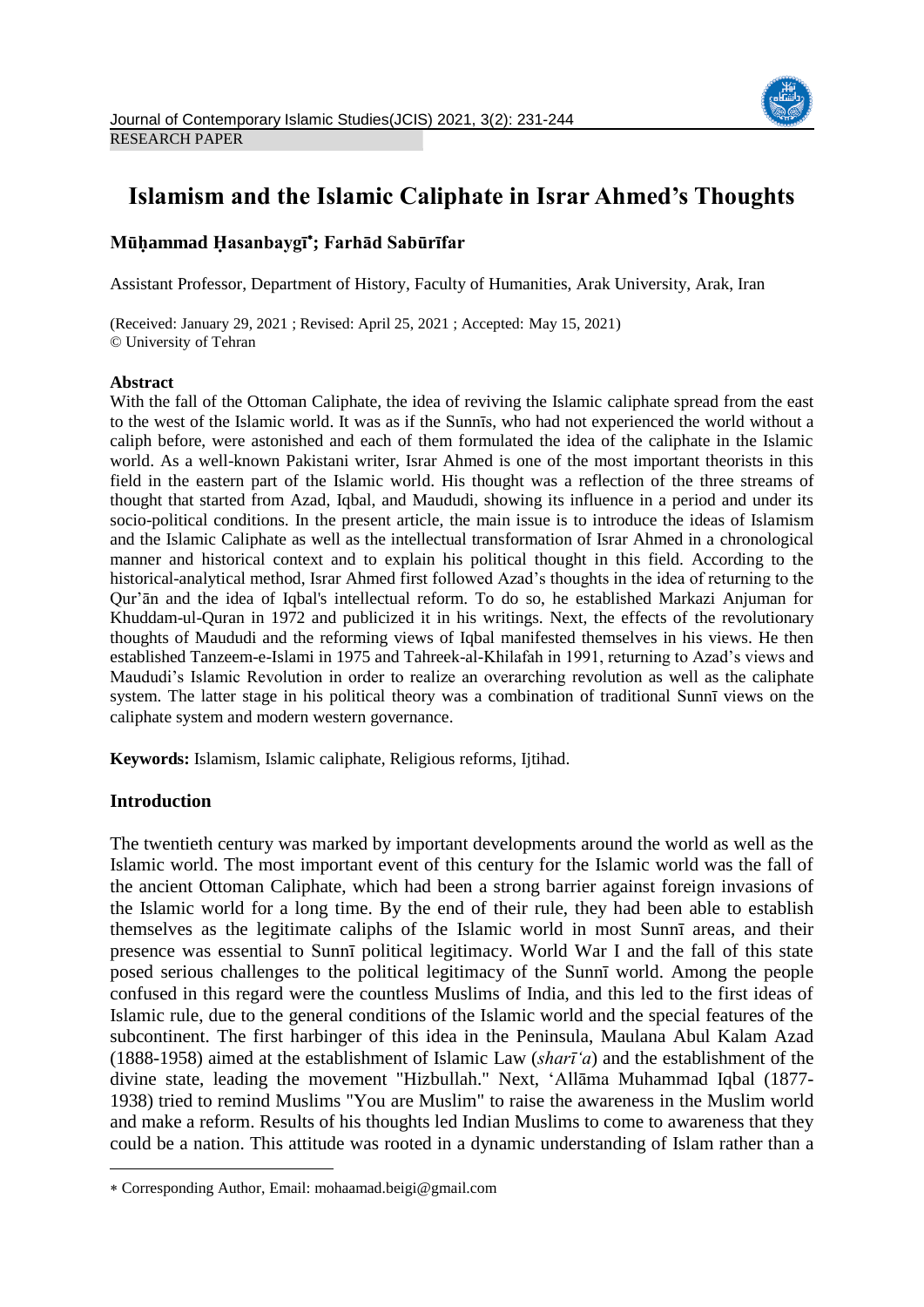static one. After Iqbal, Maulana Sayyid Abul A'la Maududi (1903-1979) – with the establishment of *the Islamic Community* – indicated the goal of his movement as establishing the rule of God on earth, although given the independence of Pakistan and political engagement as a party, the latter roughly abandoned its initial cause. This resulted in the revolutionary elements faithful to the Islamic government to leave the movement and begin to organize other groups and movements to achieve the goal.

Based on the historical-analytical approach, the present paper explores the political views of Ahmed (1932-2010) who left Maududi's *Jima'at Islami* and tried to establish *Markazi Anjuman for Khuddam-ul-Qur'ān*, *Tanzeem-e-Islami* since the 1960s, and ultimately *Tahreekal-Caliphate* in the 1990s for the establishment of the divine state and Islamic Law (*sharī'a*). Ahmed had the views of Azad, Iqbal, and Maududi with him; the views spread since the beginning of the twentieth century on the course of the Indian independence from Britain and the introduction of Muslim population of India in order to establish an Islamic state. This paper consists of two sections, the first of which reviews Ahmed's biography and works, and the second deals with the historical background of Islamic state discourse in the Peninsula, social and political contexts for his political theory, as well as such related topics as the Islamic state's legislative sources, status of women, *dhimmīs*, ijtihād, democracy, and its interaction with the party.

#### **Biography of Ahmed**

As the second son to Shaykh Mukhtar Ahmed, Israr was born in East Punjab of India on April 26, 1932. During adolescence and high school, he was a student member of the movement Muslim League to establish Pakistan. With the independence of Pakistan in 1947, his family moved to the newly established country. He had been familiar with Iqbal's views through Ish'ar, his brother, and became familiar with the thoughts of Maududi after immigration. From 1949 to 1954, he was studying at the Medical College of Lahore. In 1950, he was a student member of *the Islamic Community.* He became the Nazim-e Halgha for the Medical College In 1950, Nazim-e Jam'iyyat for Lahore and Punjab in 1951, and finally Nazim-e A'lay-e Jam'iyyat from 1952 to 1954. After graduation in 1954, he became the "Rukn" (full member) of *the Islamic Community,* later the Amir of *the Islamic Community* of Sahiwal, and a member of the "parliament" (Ahmed, 2010: 13; Ahmed, 1993: 29-40). In 1957, he resigned from the membership of *the Islamic Community* and devoted himself to the study of the Qur'ān. In 1965, he received a master's degree in Islamic Studies from the University of Karachi, yet in 1971, he gave up medical practice to devote himself to Islamic studies and focus on the Qur'ānic teachings (Ahmed, 1993: 40-46). He established *Markazi Anjuman for Khuddam-ul-Qur'ān* in 1972 in Lahore to promote the Qur'ānic teachings through the Academy of Qur'ān and the College of Qur'ān as well as speeches and publications (Ahmed, 2010: 13; Ahmed, 2002: 40). In 1975, Ahmed established *Tanzeem-e-Isami* with the aim of realizing an Islamic order and also operationalizing the Qur'ānic teachings in all aspects of life (Ahmed, 1975: 8-9). In 1991, Ahmed established *Tahreek-al-Caliphate* as a result of familiarity with the ideas of *Hizb ut-Tahrir* in Britain and the United States, whose goal was to make changes in all aspects of Pakistani society and Islamic communities and the world to establish an Islamic state (Ahmed, 2010: 16-17), though his view concerning the caliphate was different from that of *Hizb ut-Tahrir*. Ahmed died on 14 April 2010, at the age 78.

#### **The works and writings of Israr Ahmed**

The works of Ahmed consist of two categories: the written works and the audio and video tapes. Regarding the former, there are more than 62 books, with all of them being in Urdu and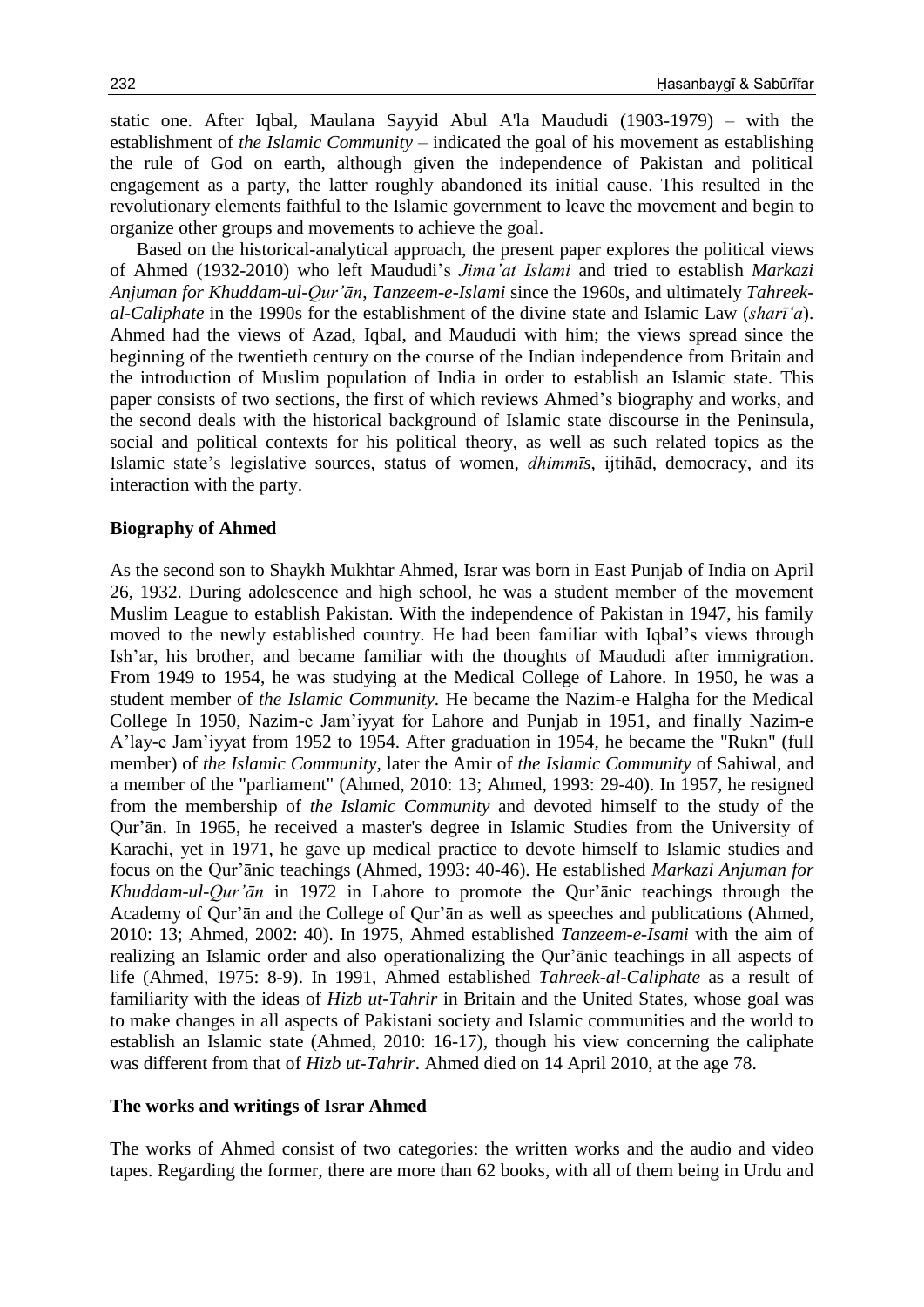mainly about Islam and Pakistan. Some nine works of him have been translated into English or other languages. Among his most important written works are the following.

- 1. *The Islamic Renaissance: A Real Task Ahead*. Written in Urdu and published in the Journal of the *Misaq* in 1967, the book was initially translated into English in 1980, but translated again by Ahmed Afzaal four decades later. His emphasis here is on the role of faith in the revival of Islam in accordance with the teachings of the Qur'ān. What he wanted to do at that time was the intellectual reconstruction of the Muslims, an attempt his predecessor, Iqbal, had been willing to realize some 35 years before him. He made several speeches on the topic, and later published as the Revival of Islamic Thought. Ahmed believes that a powerful rational movement is required to realize the basic changes in intellectuals and elites. To do so, two practical steps should be taken. First, creating a broad promotion institution, and second, the establishment of the Academy of Qur'ān (Ahmed, 2011).
- 2. *The Rise and Fall of Muslim Ummah,* which includes a review of the history of Islam as well as a history of revivalism in Islam and Islamic movements. The book is somewhat complementary to *The Islamic Renaissance*. His goal is to introduce the history of Islam to the contemporary generation through a historic analysis to establish an Islamic identity.
- 3. *Bey'a (Allegiance), the Basis of the Islamic Revivalist Party* is his 1995 speech made in Illinois, U.S., focused on the traditional definition of *Bey'a*, rooted in the word bay' (sale) and revealing its role in the structure of the Islamic state, against the constitutional and democratic systems.
- 4. *Caliphate in Pakistan, How and Why?* which discusses the establishment of Caliphate and its related processes. The article contains two papers. In the first one, the political and social conditions of Pakistan and Islamic system are analyzed. The second deals with issues related to the Islamic state, e.g., the parliament, elections, the formation of the Caliphate, the Islamic state legislation, Ijtihād, etc.

His other works include Islam in Pakistan, return to Qur'ān, Bey'a for Maulana Maududi, Method for the Revolution of the Prophet, Caliphate System in Pakistan, Research on the Movement 'the Islamic Community', The Meanings of Islamic Revolution in Qur'ān, The Religious Revolution of the Prophet Muḥammad, and so on. His works are on Qur'ān and the teachings of Prophet Muḥammad (s) as well as their application in the present day for an Islamic system.

Amongst his most prominent speeches are "the political system in Islam," "ijtihād in Iqbal." "establishment of religion," "the goal of Tanzeem-e-Islami," and "Islamic revolution as a process."

## **A study of streams influencing the thoughts of Israr Ahmed**

Ahmed was influenced by three groups of sources: a) his personal experience with his own environment and Islamist movements; b) selective western ideas; c) the views of Azad, Iqbal and Maududi. In the latter case, it must be said that the three main sources have been chronologically influencing him. The first figure affecting him was Iqbal, whose works and poetry appealed to him during his adolescence. Maududi was another effective scholar, yet Ahmed was unable to show his influence due to his lack of intellectual autonomy. The prominence of the notion of revolution in the views of Maududi played a significant role in Ahmed's later views. However, he places revolution under the category of reforming. Reform as emphasized by Iqbal is obvious in Ahmed's views during this period and his book *The Islamic Renaissance*. Reforming the thoughts of the Muslims, especially their intellectuals, and matching the social and natural science with the Islamic knowledge were emphasized by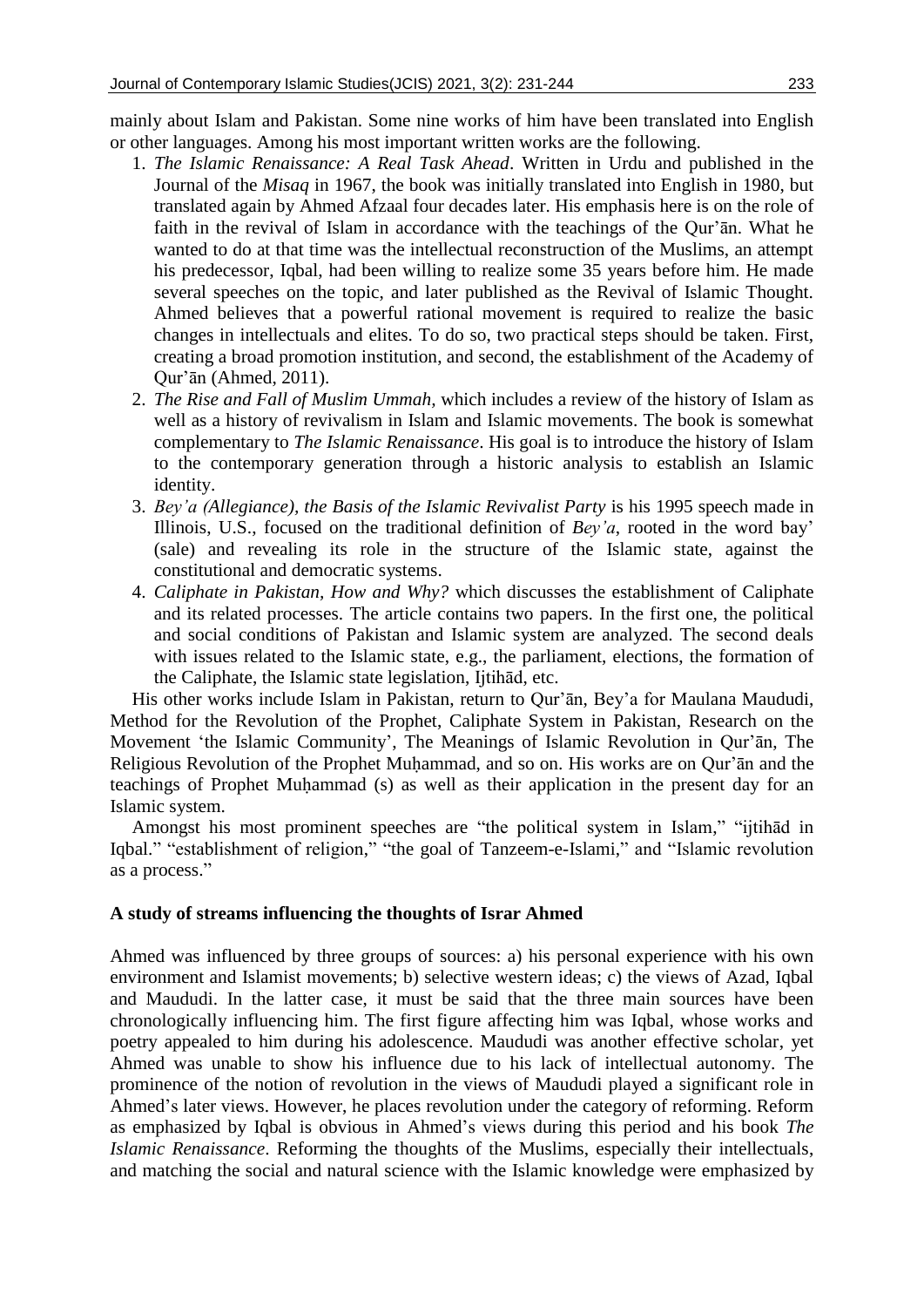Ahmed in that book (Ahmed, 2011: 40). In addition, Ahmed was mostly influenced by Iqbal regarding the notion ijtihād.

Another view affecting Ahmed was tMaududi's Islamic Revolution and Movement. After he left the *Islamic Community,* he established *Markazi Anjuman for Khuddam-ul-Qur'ān* and *Tanzeem-e-Islami* whose aims were to follow the reform of Iqbal and to set the stage for a revolution. The establishment of *Tahreek-al-Caliphate* in the 1990s can be seen as its manifestation in which - in addition to the Maududi's ideas - Ahmed was to follow Azad's views concerning the movement *Caliphate*. Azad's influence may be seen in founding the *Markazi Anjuman for Khuddam-ul-Qur'ān* as well as *Tahreek-al-Caliphate,* modeling *Hizb ut-Tahrir*. Yet obvious differences from the party may cast doubt on this claiAhmed was influenced mostly by Azad's ideas regarding the exegesis of Qur'ān as well as Farrāhī and Iṣlāḥī, focusing on the internal consistency of Qur'ān (Ahmed, 2010: 14).

## **The idea of the Islamic caliphate in India and Pakistan**

In the late 19th and early 20th centuries, political consciousness arose in the Indian Peninsula. This led to the establishment of several organizations, including the Indian National Congress and Muslim League. The Indian National Congress was formed in 1885, claiming to be the Hindus' and Muslims' representative - mostly under the Hindus. However, the Muslim League was founded in 1906, aimed at supporting and advancing the rights and political demands of Indian Muslims without direct entrenchment against the rule of Great Britain, and was characterized by modern class members and feudal figures. The significance of the latter movement is obvious from the fact that Azad and Muhammad Ali Jinnah were its leading members who had a theoretical framework about Muslim rule in the Peninsula. As the disputes increased between the Hindus and Muslims, Jinnah brought about the theory of "two nations" based on the theory of historical, cultural, and religious differences between the two populations. This suggested a huge gap between Muslims and Hindus, and that there would never be a peaceful and satisfactory relationship between the two groups (Ahmed, 1993: 39).

Before the independence of Pakistan during the early stages of the movement of Indian Muslims, Azad proposed the return to Qur'ān (Ahmed, 1993: 13). Azad was trying to establish "divine rule" among Indian Muslims; so in 1913, he introduced Hizbullah (Ahmed, 2006, Article 2: 15). The membership of the party was on the basis of allegiance and Azad recommended one of his companions as Caliphthe caliph. With the establishment of "Dar Al-Irshad," he tried to develop leaders knowledgeable in Islamic law and aware of modern education that would be an alternative to traditional scholars. In addition, he was the theoretician of the Caliphate Movement, all in his pan-Islamic days in his early life. After 1921, he changed considerably and became an Indian nationalist and a supporter of the Indian National Congress. He was among those who opposed the creation of Pakistan (Ahmed, 1993: 13-17).

Azad ceased to follow the Movement and later, Maududi called him "dead" (Ahmed, 2002: 35). After this abandonment by Azad [1], two brothers named Abdul Sattar and Abdul-Jabbar Khayri tried to follow that same cause; although it is unclear whether they had a particular divine framework of government in mind. According to Ahmed, the first figure employing a certain rational style for the revival of religious thought in Islam was Iqbal who emphasized an Islamic state in his poetry. He believed that the absolute rule belongs only to Allāh (Parray, 2011: 7). He also pointed to the man as the caliph in the six lectures in 1928, stating the framework of his opinions about the role of religion in society (Parray, 2011: 6-7). Eleven years later, Maulana Sayyid Abul A'la Maududi explained in a speech in Lahore (later published as "The political system of Islam") the two terms of the political doctrine of Islam. First, 'theo-democracy', a new word coined by Maududi, and the other 'popular vicegerency' that Iqbal had also commented about earlier (Ahmed, 2006, Article 2: 15-19).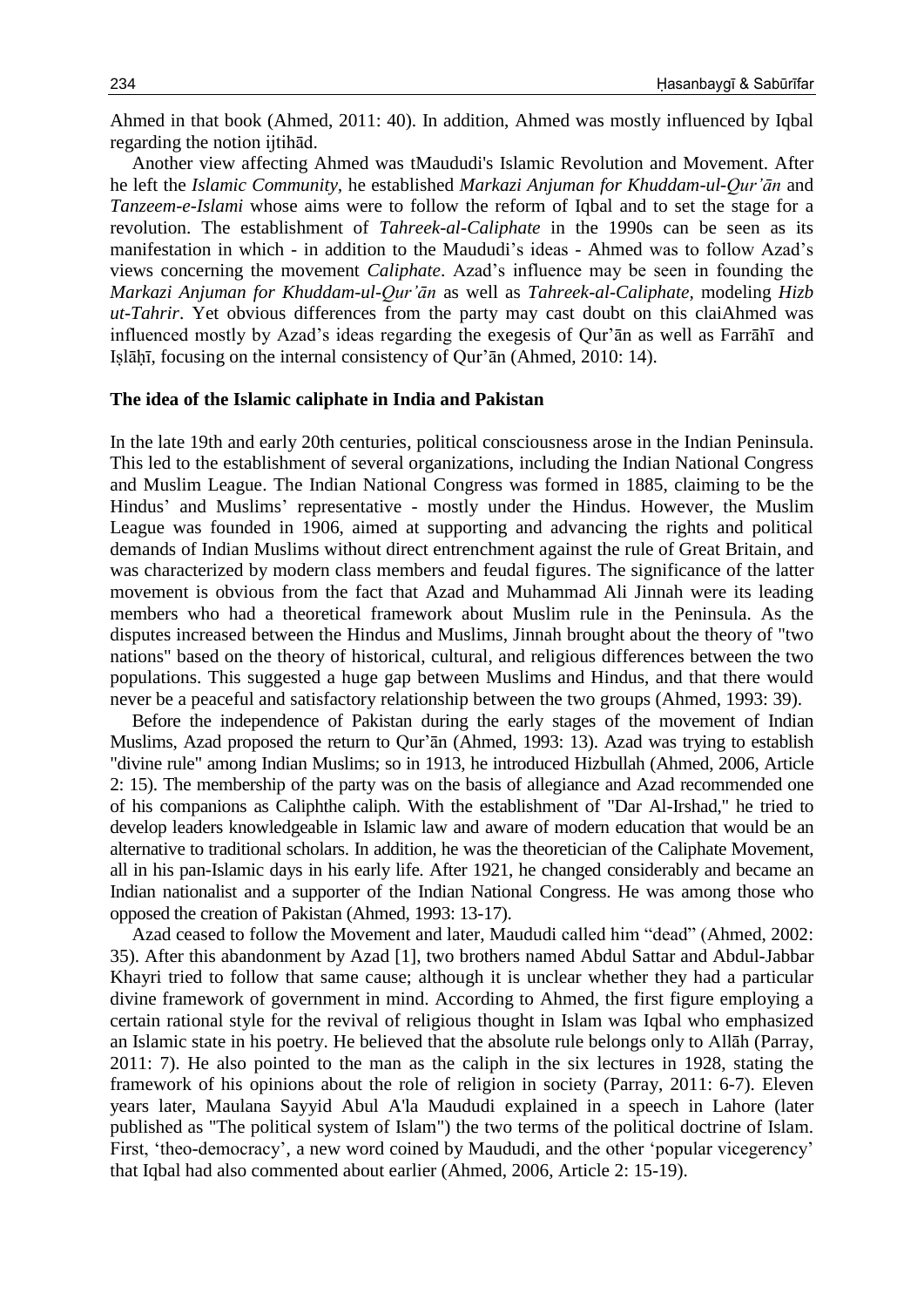Another scholar dealing with the framework of the Islamic state was Ahmed who thought somewhat differently while enjoying the ideas of the three thinkers. It was due to the accumulated experiences and his will to avoid repeating the failures or misinterpretations of the thinkers according to Ahmed. For example, Ahmed proposed collective vicegerency of the Muslims as opposed to Maudidi's popular vicegerency, which was a more restricted framework of the issue of governance in a society. As he wrote, "I think the popular vicegerency is subject to misunderstanding. In the political system of Islam, the caliph or successor is wholly owned by the Muslims to rule all citizens of a nation-state regardless of their faith" (Ahmed, 2006, Article 2: 19). He reveals one of the secular scholars' misunderstandings concerning Iqbal's ideas, trying to define the rule of the Muslim and non-Muslim in the Islamic state (Ahmed, 2006, Article 2: 16, 28).

From the perspective of those who led the discourse of *Caliphate* in the Peninsula of India and Pakistan, understanding the caliphate is based on the rejection of the absolute rule of the human. Qur'ān states that ruling belongs to Allāh the Almighty, so no one can claim to have such governance but only successors of God. Ahmed divides this vicegerency into two stages. The first is the individual and personal one during which the message of God were received by his prophets as representatives of "Allāh" on the Earth and appliers of decrees and orders of God. Prophet Muhammad (s) was the last Caliph of Allāh at the individual and personal stage.

The second stage is the collective vicegerency. This opinion is in line with the Sunnī idea. He believes that by the end of the first stage, the prophecy could not continue and no one could claim to have received a revelation from God. Then, with the death of the Prophet (s), the caliphate of all Muslim community must find a collective rather than individual form (Ahmed, 2006, Article 2: 19-22). In order to express the idea, he refers to the Qur'ān 24:55 which says, "Allāh hath promised those of you who believe and work the righteous works that He shall make them successors on the earth," and points out that the Muslim community is being addressed in the verse (Ahmed, 2006, Article 2: 22).

Ahmed does not rely only on the division of human history but makes the history of Islam or the popular vicegerency subject to a division. He took it from the time of the Prophet (s) until the Day of Resurrection and divides it into five periods. First, the era of the Prophet (s); second, Khulafā Al-Rāshidīn period; third, the cruel kingdom; fourth, the period of Muslims' slavery; and fifth, the establishment of the caliphate as defined by the Prophet (s). Ahmed believes that the World War III will happen soon and pave the way for the implementation of the final period stated in the tradition. At the end of the war, the caliphate must be established in Afghanistan and Pakistan, and then the Muslim forces will go to war under the Caliphate and the leadership of Mahdī. Then, the Jesus will emerge and put an end to Christianity. According to Ahmed, the beginning of the third millennium is characterized by the decline of Christianity and the revival of Islam (Ahmed, 2010: 17). In line with the same discourse, such extremist Islamic movements as SSP also believe in the political system of caliphate and try to restore it (Howenstein, 2008: 32).

### **Islamic state and caliphate in the thoughts of the Israr Ahmed**

Ahmed's Caliphate discourse includes such components as the political system of Caliphate, ijtihād, and Caliphate and democracy.

#### *A) Explaining the political theories of Israr Ahmeds in the field of the Islamic state*

#### *1. Backgrounds of Ahmed's political theory*

In the preceding discussion, Azad's change in his policy was mentioned. This change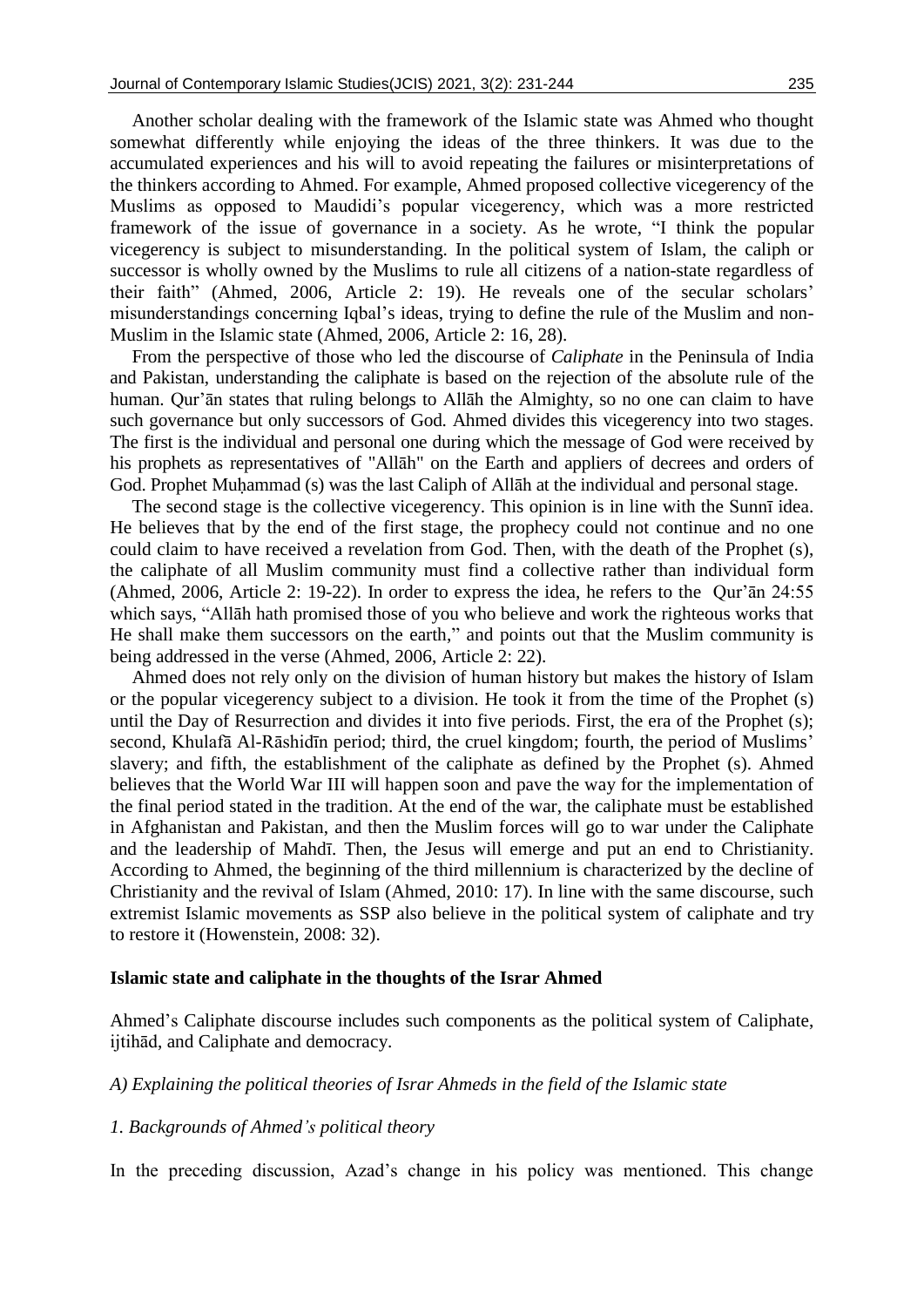occurred later in a different way within *Islamic Community* and led some to change the Islamic causes of the movement (Ahmed, …: 6). Suchlike changes among the leaders, especially Azad and Maududi, influenced the views of such followers of Islamic movements as Ahmed and made him revise his agreement with them. Maududi's aim for founding Pakistan was set the stage for the establishment of the divine state, emphasizing that Islam is not just a religion but a lifestyle with all aspects of social life (Ahmed, 2002: 36). The latter notion caused Maududi to establish the *Islamic Community* in 1941. However, with the independence of Pakistan, *Islamic Community* abandoned the notion of Islamic state and engaged in political issues. The result of such developments by *Islamic Community* made a number of members refrain from going along with the movement and gradually distance themselves from it. From the perspective of people like Ahmed, this was considered as an irregularity in the Islamic movements. He believes that *Tanzeem-e-Islami* is a unique movement in the Pakistani society, while *Islamic Community* already existed as a movement in Pakistan not comparable to *Tanzeem-e-Islami* due to such evident irregularities (Ahmed, 2002: 38).

In addition to these, Ahmed considers a few other causes to show the perplexity of the Pakistani society. At the beginning of his discussion of caliphate, he notes a few disturbing factors as: 1. regional nationalism, a nationalism raised as a result of Western secularism, 2. parliamentary democracy, 3. names and borders of provinces assigned by the British considered by the Muslims as eternal and sacred (Ahmed, 2006, Article 7). These are the three causes of irregularities in the Pakistani political structure that was to establish an Islamic state. Still, the three following causes of economic irregularity are evident in all economic levels: 4. The banking system affecting all industries and businesses - and in fact all the economy - has been contaminated by sinful interests, thus all the nation is at war with Allāh and His Messenger, according to Qur'ān, 5. The incidence of vices such as gambling, speculation, and raffles, 6. feudalism as the worst and most hated form of tyranny and usurpation remained essentially unchanged despite the introduction of the so-called land reform in two cases (Ahmed, 2006, Article 1: 7). Other irregularities are seen in the social structure, especially families and the broader community in Pakistan. This has led to threats to the family and society: 7. The mingling of men and women in social life following the West, threatening the modesty, chastity, and purity. This disturbed the peace of the family and its structure has suffered distress (Ahmed, 2006, Article 1: 7).

This was the context causing Ahmed to deal with the Caliphate system. Nevertheless, the political theory of the caliphate in the 1990s should be analyzed considering the evolution of Ahmed's views following the ideas of previous thinkers. Three areas explored before Ahmed in the Peninsula include the invitation to return to Qur'ān, the establishment of religion (*sharī'a*), and ijtihād.

The three areas had been raised by Azad, Iqbal and Maududi, and were confirmed by Ahmed with the same emphasis. To realize the first goal, Ahmed established *Markazi Anjuman for Khuddam-ul-Qur'ān* to promote the Qur'ānic doctrine at the social level, a task previously done by Dar Al-Irshad and Dar Al-Islam. During this period, he was influenced by the thoughts of Iqbal and partly Azad. The impact of Azad can be seen in the return to Qur'an. In the next step, he founded *Tanzeem-e-Islami* to revive *sharī'a*. He believed the society required a revolutionary change to alter the entire system and provide the conditions for the Islamization of society. He was influenced by the revolutionary ideas of Maududi in *Tanzeem-e-Islami* along with some reforming views of Iqbal. Thus, he deals mostly with an intellectual revolution rather than an actual one.

The next step in the evolution of Ahmed's ideas can be seen in the political sphere. At this point, he attempted to reconstruct the theory of the Caliphate and realized it like Azad. The caliphate theoreticians believe that Islam has a unique political system, i.e. caliphate from the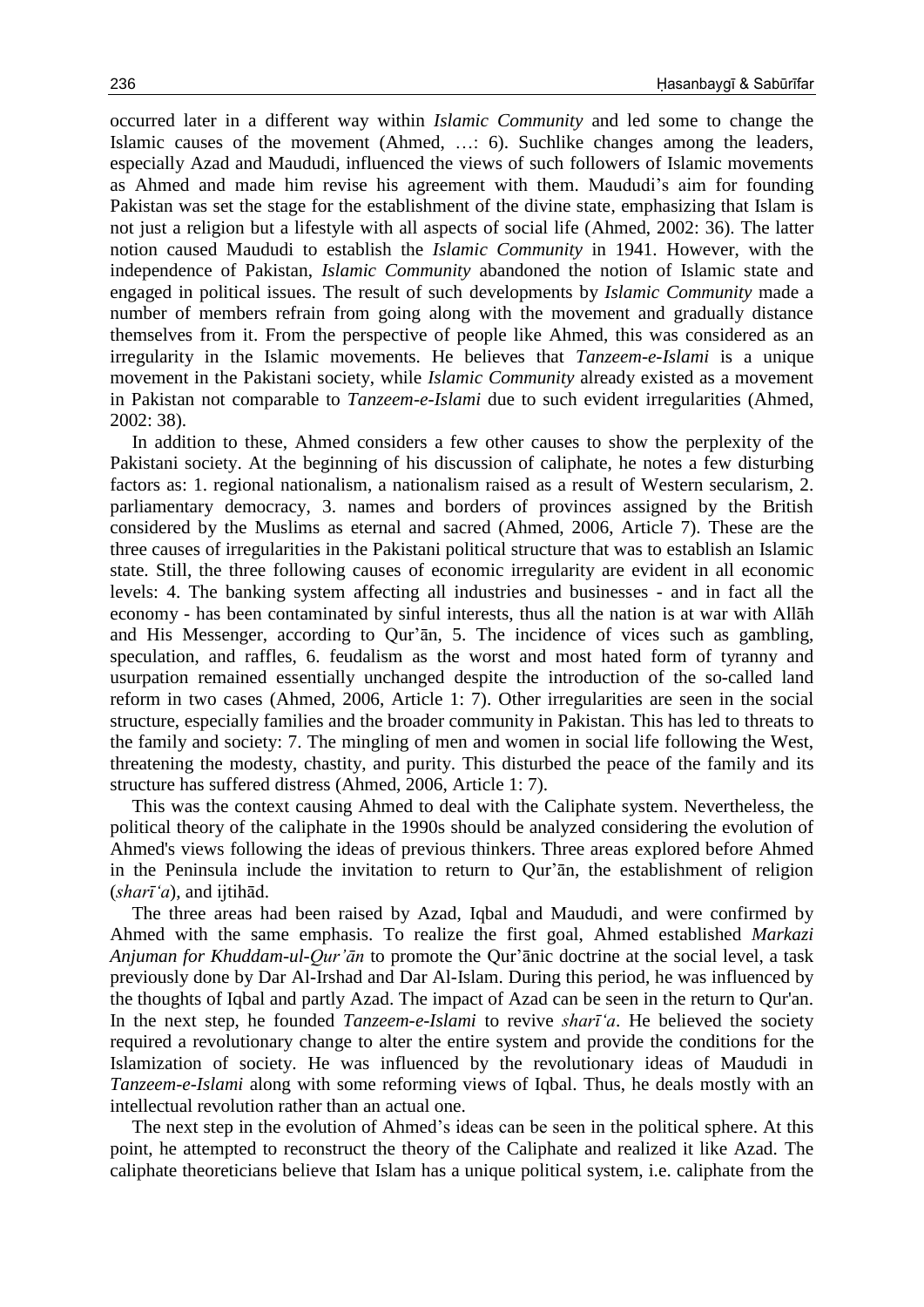Khulafā Al-Rāshidīn period, developed by the Prophet, which must be revived. Ali Abdurrazzaq is the main critic of the idea and assumes no particular political system in Islam, and deems that the idea of caliphate is but an interpretation of the traditions (Abdurrazzaq 1925: 35-104). Ahmed believes that there is no particular political system in Islam and it endorses any of such systems, as long as they are within Qur'an and tradition. However, he ultimately believes in the caliphate system (Ahmed, 2006, Article 2: 25). His views turned around from reform through revolution and finally to an Islamic state in the form of a caliphate system. Yet, despite this intellectual transformation, his political system has a duality. On the one hand, no particular system is proposed by Quean and tradition, and on the other hand, a caliphate system may be an optimal example of the ideal system. Perhaps this duality could be well explained by the fact that he has obtained the so-called caliphate system from two different sources. The first is Qur'ān, which emphasizes the man as the caliph on the earth and he considers it as the realization of caliphate, opposing the traditional idea of the Muslims as a particular *caliph*. The second is the use of the term to express the succession of Prophet Muḥammad (s) in the Islamic society. None of the approaches suggests the political structure, and they are nothing but terms in the legal context. The political interpretation is recommended by those who believe in the caliphate as the political system of Islam.

## *2. Political theory development*

Ahmed believes that Pakistani society is experiencing a political and social disease that may be resolved only with the efforts of society. This is not a personal and normal issue, but is related to the Muslim community and the conditions that can be changed. However, this change must be revolutionary to be able to transform the entire social and political system. Regarding his withdrawal from *Islamic Community*, Ahmed says, "I left it because I thought Pakistan could not become Islamic through the process of electoral politics, but such a thing is possible only through revolutionary politics. Therefore, I did my best to set the stage for the Islamic Revolution. During this period, I tried to express myself through the theoretical policies about the problems facing Pakistan in my speeches and writings" (Ahmed, 1993: 59- 60). He believes that the purpose of forming Pakistan was to revive religion (*sharī'a*) in all aspects of society, yet this fact which is necessary for its stability has been neglected (Ahmed, 2006, Article 1: 8; Bai'yah: 6).

However, if Pakistan today is not a society in which Islam can rule, then what are the elements for reconstructing the Islamic society in his mind? What is the Islamic society? Is the rule of "Allāh" simply an ideal, or it actually exists and is available again? Ahmed's exemplary society might be observed at the time of the Prophet (s) and the caliphs that he calls 'caliphate following the Prophet' that should be revived again. Nevertheless, the pattern of the caliphate in the future is by no means the same as the Four Caliphs (Ahmed, 2006, Article 2: 22-24).

Now that we cannot create such a social order, like the prophet and the caliphs, what is our duty? Ahmed insists that we should get their principles and combine them with political organizations in the contemporary civilized world developed as a result of processes of social transformation. (Ahmed, 2006, Article 2: 24). He puts the restructured society under the caliphate and accordingly, the restructured society is the one where the caliphate system has been restored. However, he believes that there is no clear political structure in Islam but certain principles necessary for the evaluation of a state in terms of Islamic teachings. Therefore, Ahmed assumes the following three principles necessary to distinguish the Islamic state: (a) the rule belongs only to Allāh; (b) no statute can be executed wholly or partially in conflict with Qur'ān and tradition; (c) full citizens only include Muslims, and non-Muslims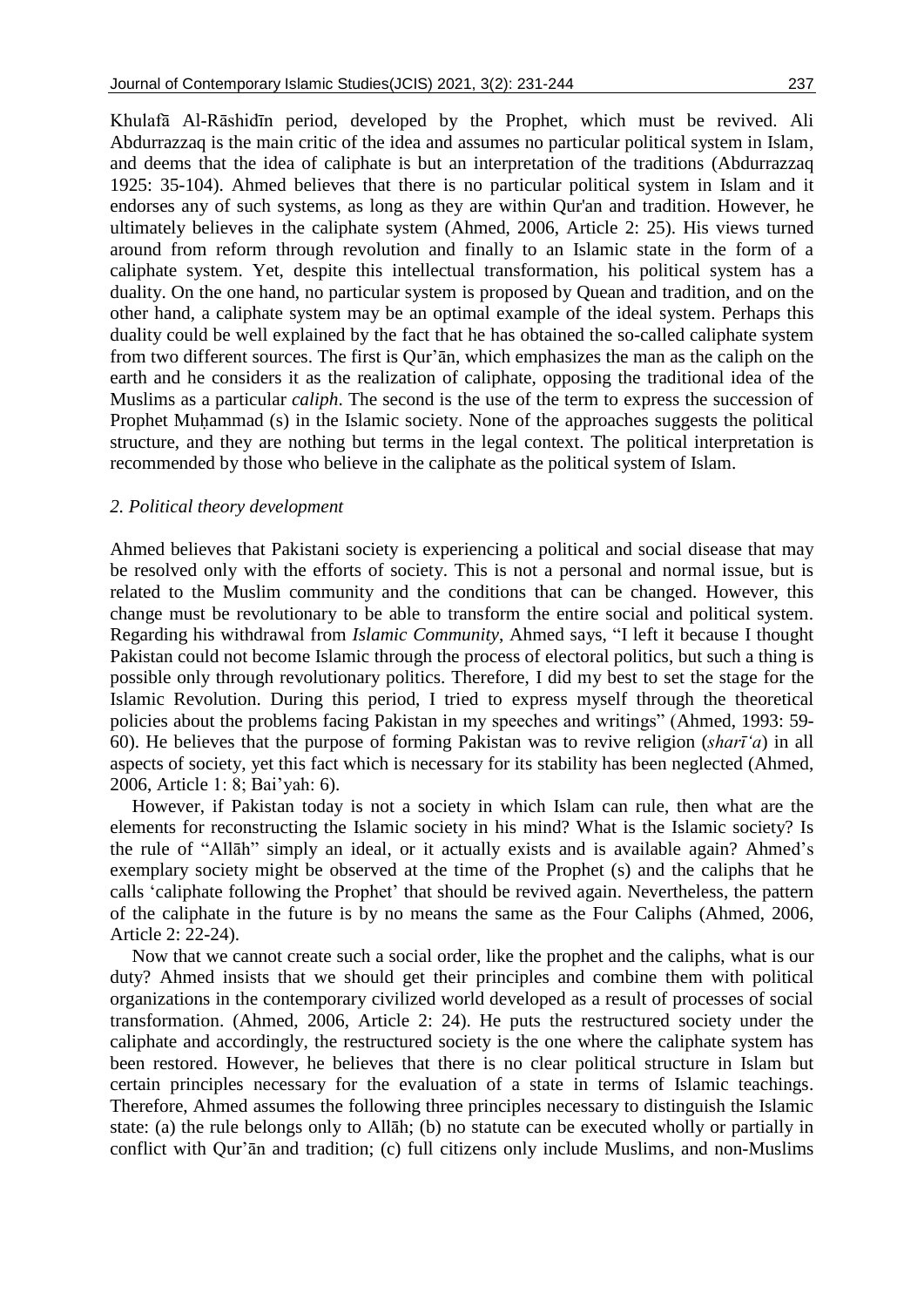are among the *dhimmīs* (Ahmed, 2006, Article 2: 26). In a society or community regenerating happiness, there will be these three principles.

To achieve this goal, Ahmed defines two practical political frameworks. The aim of political theory is to educate the masses about political issues and lead them intellectually without direct involvement in the election. They must understand what is happening, what the factors are, what our foreign policy should be, and so on. In a sense, what matters is the political education of the masses. In practical politics, the revolutionary policies related to socio-economic and political system of the country matter, which aim to change the system, not to impose the previous system. He stressed that the elections (electoral politics) leads to maintaining the system and prevents the system change (Ahmed, 1993: 59).

Ahmed believes that the problems facing Pakistan generally require changes in the sociopolitical areas, and it would necessitate the establishment of the Islamic institution of social justice. This is only possible with the beginning of a mass movement and the Islamic revival. The socio-economic system is referred to as the caliphate system as the main purpose of founding Pakistan that was not realized and led to the racial and linguistic fractions in the nation. In addition, the nation will be subject to the verse, "Allāh defends those who believe" (Qur'ān 22:38), only if it deals with the establishment of the caliphate (Ahmed, 2006, Article1: 8).

## *3. Features of the caliph and the caliphate system*

In Ahmed's view, just a superficial change in title is not enough for the caliphate. It requires a complete revolution and sacrifice for a strong popular movement and the revolutionary struggle. When the revolution led to the establishment of the caliphate, the following characteristics would emerge:

- 1. Absolute commitment to the rule of Allāh, i.e., the realization of Quran and tradition in practice and the implementation of such a law. In this system, the legislature (parliament) or the legislative assembly enacts laws and the supreme court has the power to overrule the laws entirely or partially in conflict with the Qur'ān and tradition.
- 2. The rejection of combined nationalism, which means that only Muslims, both men and women, have the right to vote, yet only men could be involved in the legislative process. Non-Muslims are *dhimmīs,* their lives and property are protected and respected, and their religious ceremonies are free.
- 3. The caliph should be elected by the direct vote of Muslims across the nation. The caliph should not depend on the majority of the legislative assembly or the national assembly but like presidential system in many countries, he should be elected for a given period with extensive executive powers.
- 4. To put an end to improper system of decentralization and regionalism
- 5. Land reform to put an end to feudalism
- 6. To execute the law of *zakat* (alms tax)
- 7. Legal equality for all. The caliph of the Muslims and members of the national assembly shall not enjoy any legal exemptions or special privileges.
- 8. To make economy pure with full elimination of interest and gambling and providing a new business and industrial structure based on the principles *mushārika* and *mudhāriba*.
- 9. Heavy punishment for using alcoholic drinks, narcotics, and other intoxicants
- 10. Gender segregation should be observed with men and women having their own distinct gender-specific activities. They should not mix with each other in educational institutes and so on (Ahmed, 2006, Article: 9-11).

Psychologically, we can say that such cases including all aspects of a society to a large extent reflect concerns of the theoretician and issues of society. The economy engaged in the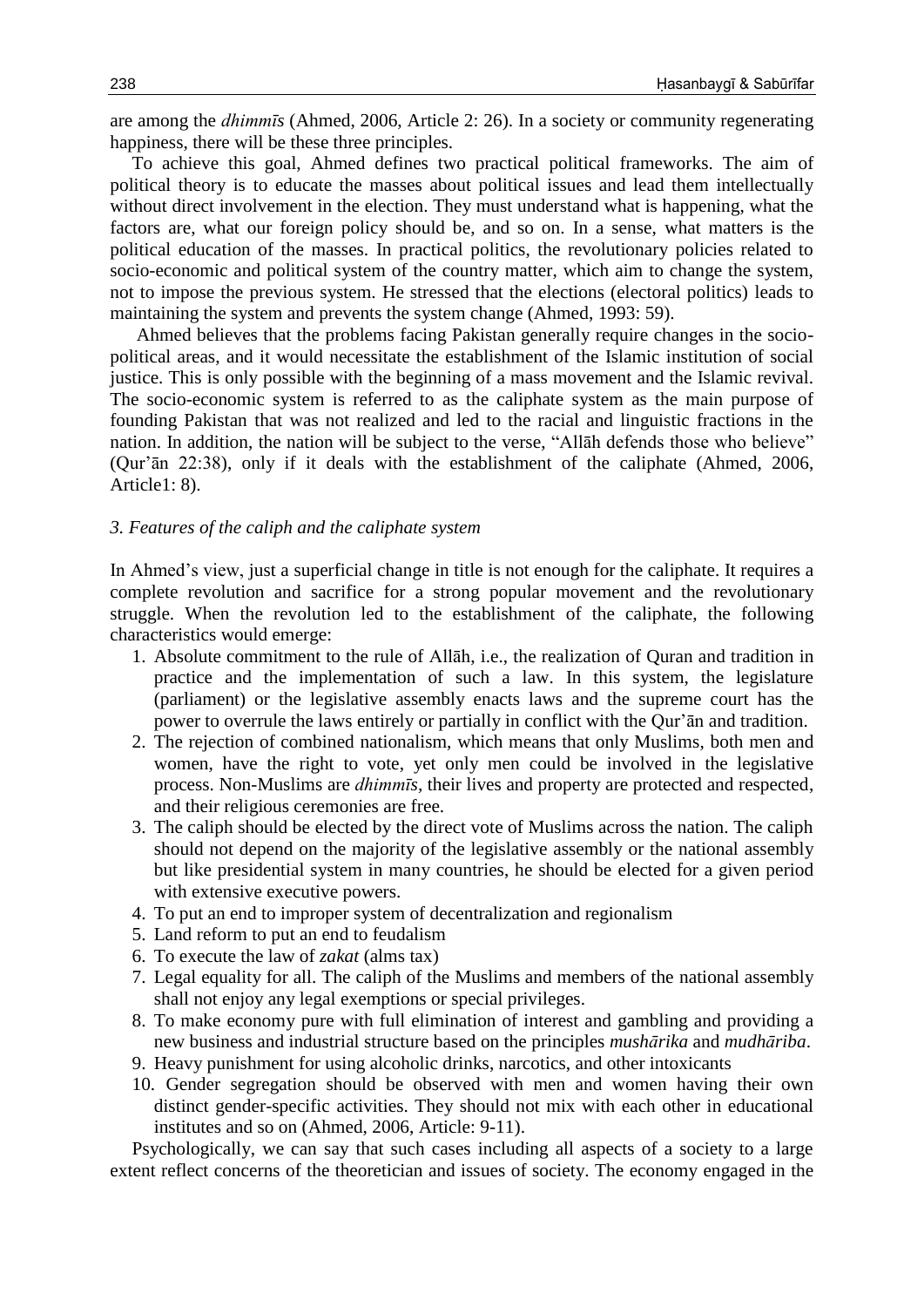interest and gambling is disordered, social crisis is evident in the form of addiction and substance abuse. Creating an Islamic society and an Islamic institution is the issue of those who seek the ideal in such a system. Theoretician in his treatment tries to guide the society in a direction without these drawbacks.

Apart from general characteristics, he is also focused on some details. For example, he states that head of the Islamic State should be called *khalīfat-al-muslimīn* (the caliph of the Muslims). He also says that the caliph of the Muslims belongs to a specific country and should not be known as the Caliph of Allāh, and he will be the representative of the Muslims of his time. Caliph's characteristics include being a Muslim man, not less than 40 years old, and found eligible to occupy this position (Ahmed, 2006, Article 2: 35). He has not made it clear whether a specific country means several Islamic states or an extensive state consisting of other regions of the Islamic world. The former can be seen as proposed by 'Abd al-Razzāq al-Sanhūri in Egypt who suggests numerous Islamic states and the Islamic Ummah as not a political but a cultural entity (Nūrī, 1997: 173). The latter thought, on the contrary, is proposed by Sayyid Jamāl al-Dīn and Sayyid Rashīd Riḍā who consider the Islamic Ummah within a single political structure (Riḍā: 17).

# *Principles of legislation in the institution of the Islamic caliphate*

One of the controversial issues among Islamic scholars theorizing the Islamic state is the interpretation of the Qur'ān 4:59,

O People who Believe! Obey Allāh and the Noble Messenger and those amongst you who are in authority; so if there is a dispute amongst you concerning any matter, refer it to Allāh and the Noble Messenger (for judgment) if you believe in Allāh and the Last Day; this is better and has the best outcome.

Interpreting the verse, Ahmed believes that the term 'Obey' concerning Allāh and the Messenger suggests absolutism in legislation of the future Islamic state, yet it is not the case in the expression 'those amongst you who are in authority' and is limited to Qur'ān and tradition. The non-absolute feature includes various schools of jurisprudence (Ahmed, 2006, Article 2: 27). Ahmed addresses not just the caliph in person, but he includes all *Mujtahids* in this non-absolutism.

The third source of legislation in an Islamic state is *ijtihād,* which will be discussed later. Ijtihād is linked with the role of parliament in the legislative process. Ahmed believes that legislation in the Islamic state lies within the parliament; however, parliament has not an absolute power and must be subordinate to the two previously mentioned sources. Composed mostly of the representatives of lay people, the parliament is deprived of experts in Islamic law. Therefore, it is not possible for parliament to have the power of discretion (ijtihād) but must have a power to enact a certain piece of ijtihād (Ahmed, 2006, Article 2: 30). Thus, he assumes the parliament not as an independent institution, but under the *mujtahids* with such defined role of exploring their views.

#### *The multiplicity of parties, the dhimmīs, and women in the Islamic state*

The other three important issues relating to the future political system of the Islamic state proposed by Ahmed are as the following. First, Ahmed asks whether the Islamic state is a multi-party or a one-party state. He notes that many believe it to be a one-party state, but this indicates the lack of awareness. The multi-party system is an integral part of the modern state and the political education of the masses is the most important roles of them. Thus, a modern Islamic state needs the multiplicity of parties with the only difference being that all political parties must obey the principles that parliament would lay out (Ahmed, 2006, Article 2: 31).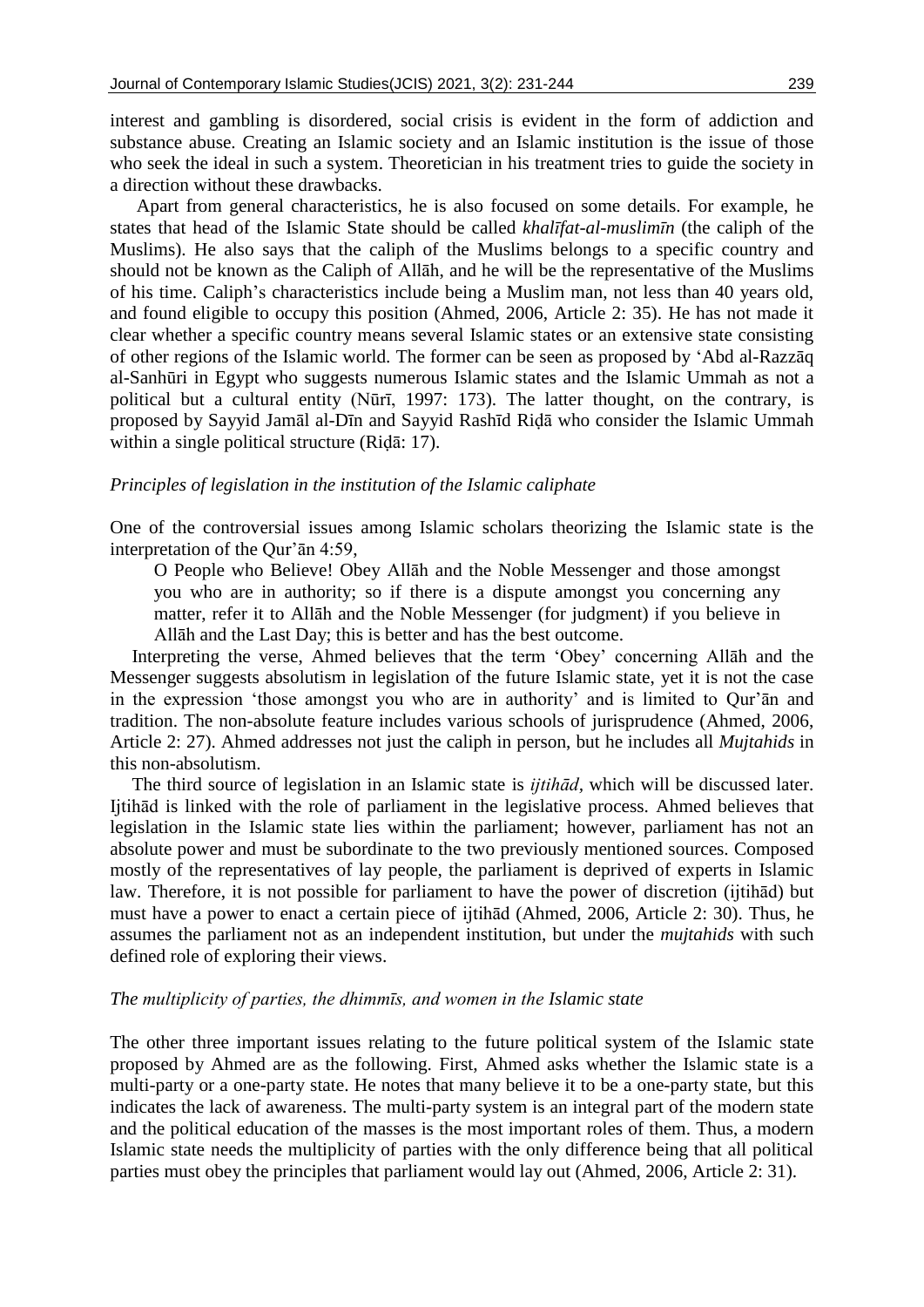The second issue concerns the status of non-Muslims in an Islamic state. Although not pleasant to a secular mind, he proposes that the dhimmīs are simply not considered full citizens. Non-Muslims will have the same rights as a Muslim in connection with the preservation of life, property, and honor; they are allowed to advertise their religion within their communities; they are allowed to compete in the business along with Muslims; the Islamic State is obliged to maintain their places of worship. Contrary to this, there are certain cases in which non-Muslims cannot be equal to Muslims. In an Islamic state, non-Muslims cannot occupy high political positions; however, they can participate in the legislative process. Why non-Muslims cannot be present in high political positions? It is because the first priority after the establishment of the Islamic state is to develop Islamic discipline and order in other countries. When non-Muslims are not involved in this matter, in the latter case, to advertise the religion, they cannot be trusted. In addition, the parliament should realize the task within the framework of Qur'ān and tradition and the unbelievers are not trustworthy for that (Ahmed, 2006, Article 2: 32-35).

Third, the role of women in Islamic states is one of the important issues discussed by Ahmed. In his view, women can only participate in the electoral process and their role is not defined in the parliament. The first condition he proposes about the caliph is that the Caliph must be a man. Perhaps one of the reasons for his perspective toward women is the example of the time of the Prophet of Islam, and following that for his Islamic state in the future. In the early days of Islam, given the political conditions of the time of the Prophet and the Four Caliphs, women were not present in high-ranking positions. In addition to these practices, the view has been theoretically backed by the tradition as some *hadiths* attributed to the Prophet condemning the people with women as their heads, just as the case for the successor of Khusru Parwīz. This attitude has been repeatedly emphasized by jurists and narrators of the subsequent centuries, and even al-Māwardī and al-Ghazālī expressed the requirement of being male for the caliph position. Ahmed had modern studies, yet his views in this regard are mainly traditional, combining a modern view with a traditional political theory. He emphasizes the gender segregation with the women's working hours being less than those of men (Ahmed, 2006, Article 1: 11). His ideas have many disadvantages along with some limited benefits in favor of women. Ahmed had worked in two centers: educational centers and hospitals. He had observed an intense mixing of men and women in these two places. In his eyes, this mixing results in the corruption of these two environments. Therefore, his concern for the formation of the Islamic system is to put an end to such arrangements in these two institutions. In his tenth characteristic of the Islamic state, he has expressed the two centers as requiring the separation of the sexes.

#### *B) Ijtihād*

One of the most important issues among Islamic thinkers of the twentieth century is ijtihād and its role in religion. Ahmed considers ijtihād as a source of legislation in the caliphate, but places it under his proposed political system. Iqbal was also interested in ijtihād and called it 'the origin of movement in Islam' (Iqbal, 1930: 169). Like his predecessor, Ahmed emphasizes the role of ijtihād and then traces the roots of ijtihād and Muslims' status, but despite this, he is different from his predecessor. The difference lies in the context in which Iqbal raises the issue of ijtihād. What Iqbal expects of ijtihād is to understand the religion, while Ahmed sees ijtihād in the traditional form of jurisprudence. The former thinks in a mystical context, while the latter is mainly focusing on Qur'ān and tradition as the two main sources.

According to Ahmed, three notions in relation to ijtihād must be considered. First, any Muslim who has the ability and skill can apply ijtihād and express themselves with no limit at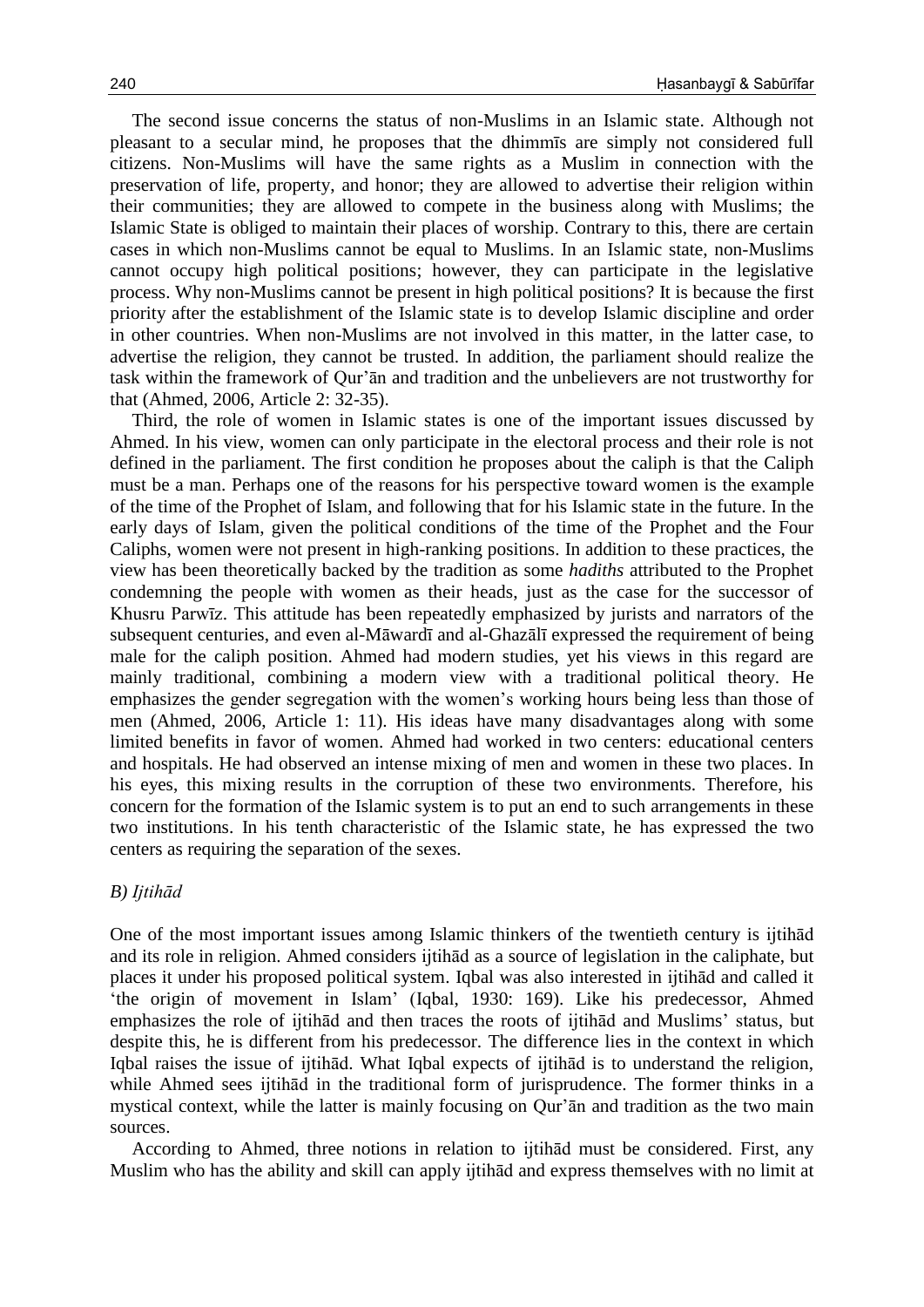all. Second, although ijtihād is not prohibited for anyone, there is a certain standard of knowledge and expertise required to perform these functions. For ijtihād, an Islamic scholar should be proficient in classical sciences such as Arabic, exegesis, Ḥadīth, as well as jurisprudence and the need to be familiar with modern social thought and contemporary world issues. The third and the most important notion in connection with the ijtihād is how to implement it. Everyone can do ijtihād, express themselves, and defend their ideas, but not everyone can enforce their ideas as a rule (Ahmed, 2006, Article 2:29).

In a historical analysis of the role of ijtihād in Islamic legislation, Ahmed believes that in the Four Caliphs' period, the caliph was not merely a ruler but also a *mujtahid*, having the qualifications for ijtihād as well as the ability to enforce it. However, later in the Kingdom period, especially under the Abbasids, the situation changed. Now the ruler had only the executive power and was incapable of ijtihād. Thus, ijtihād was given to the *fuqahā*  (jurisprudents). Iqbal has also asserted the same for the history of jurisprudence, believing that the Umayyad and Abbasid caliphs preferred ijtihād to be in the hands of individuals and not in the stable associations so as not to be too powerful (Iqbal, 1930: 198).

However, who has the ability to legislate today? Ahmed assumes the ability to belong to the parliament. When every *mujtahid* is allowed to express his opinion, there may be some disputes among scholars of jurisprudence on specific topics. In any case, only one opinion can be put into law. The question then is whose opinion or ijtihād is applicable? This is subject to the acceptance of the parliament. When the parliament adopted a certain ijtihād, it would be the law. Thus, the legislative authority is the parliament, not a *faqīh* (Ahmed, 2006, Article 2: 30). Regarding the point, Iqbal terms it as 'the transfer of power to a legislature representative of the Islamic schools of jurisprudence' (Iqbal, 1930: 198). For Ahmed, the power of the parliament in the legislature is limited, and it has no absolute rule. It should be subject to Qur'ān and *sunnah,* and in cases of disagreement it should be referred to a higher tribunal, the High Court for the dispute resolution (Ahmed, 2006, Article 2: 31).

In a final analysis of the role of ijtihād according to Ahmed, it can be said that this dynamic element in Iqbal becomes too limited for his successor: mainly to *sharī'a* and the inference of rulings from two sources: Qur'ān and *sunnah*. Even the legislative authority of the parliament for Iqbal becomes too restricted and under the faqīh's individual ijtihād.

# *The relationship between the caliphate and new political thoughts (Western theory of democracy)*

Theoretically, the aforementioned division of individual and collective representation seems to be acceptable. In practice, however, the history of Islam has always witnessed the individual rather than collective rule. Why has not such a state been established? To answer this question, Ahmed tries to compare Islam and democracy. He believes that after the Prophet, all the rulers were monarchs and the collective rule has been raised due to the contemporary democracy. However, Ahmed assumes both as a rebellion against God's will. He quotes Iqbal concerning the devil's parliament suggesting the expression of human selfawareness and independence in determining his sovereignty. Yet, this self-awareness is no different from the earlier monarchy. The reason for this is the assumption of absolute sovereignty for humans. The individual rebel against God in the past has now become a collective entity. Ahmed stresses that the idea of collective sovereignty is influenced by the teachings of the Prophet. However, its collective representation element has been removed and instead, the absolute sovereignty for humans has been adopted (Ahmed, 2006, Article 2: 22-24). The real democracy makes sense when a human being becomes aware of his status as a representative and not having any absolute authority. It has always been neglected;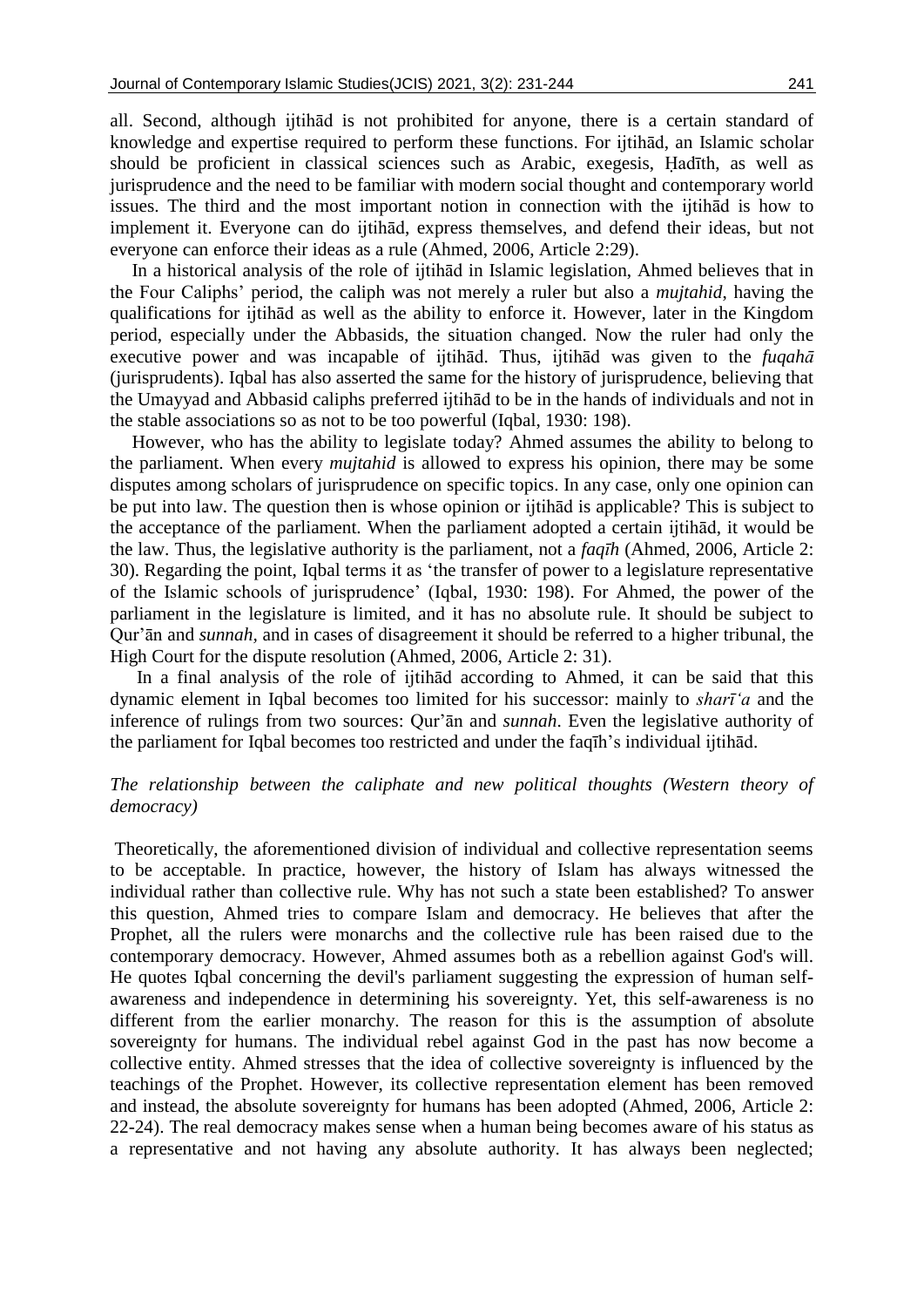therefore, Islamic state proposed by Ahmed tries to follow the orders of God and establish the religion, professing the sovereignty of God and collective representation of the Muslims.

More importantly, Ahmed emphasizes that the rule of the Four Caliphs complies with the modern forms of government. He assumes it an integrated system and comparable to the modern presidency as well as the parliamentary system. However, perhaps the best form of political structure that can be adapted for the future caliphate is the U.S. federal presidential system that will be very beneficial to Pakistan (Ahmed, 2006, Article 2, 25).

#### **Interaction between** *Hizb ut-Tahrir* **and** *Tahreek-al-Caliphate*

Some believe that the idea of founding *Tahreek-al-Caliphate* by Ahmed has its roots in his familiarity with *Hizb ut-Tahrir* in the U.K. and the U.S. (Ahmed, 2010: 16-17). However, the fundamental differences between Ahmed and *Hizb ut-Tahrir* set the stage for their theoretical differentiation. For instance, Ahmed insists that no specific political system has been proposed by Qur'ān and tradition; yet, *Hizb ut-Tahrir* believes in the caliphate as the only form of Islamic systeAhmed ultimately employs the caliphate in his political theory to refer to the Khulafā Al-Rāshidīn's era as well as the collective representation of the Muslims, not as based on Qur'ān and traditions. The basic difference between Ahmed and *Hizb ut-Tahrir*  concerns the region in which the caliphate should be established. *Hizb ut-Tahrir* has always stressed that Arabic lands as the cradle of Revelation is the best place for establishing a caliphate (Ḥazratī & Qādirī, 2010: 64), while Ahmed believes that the caliphate should be established in Pakistan as the ideal country for the Islamic state and a model for all the world (Ahmed, 2006, Article 2: 36). He is aware of the Arab world centrality, but asserts that the center should be transferred to Pakistan in the second Islamic millennium, referring to Sharī'atī and Bin Nabī (ibid.) [2]. *Hizb ut-Tahrir*, on the contrary, considers the Arab world as the center and rejects transferring out of it, although it is based in the U.K. Another difference is the one-party attitude of *Hizb ut-Tahrir* (Ḥazratī & Qādirī, 2010: 64), while Ahmed emphasizes the multi-party political system.

In cases where the similarities between the two movements is evident, it does not mean Ahmed has followed *Hizb ut-Tahrir,* since from the first decades of the twentieth century in the Peninsula, there were the idea of the caliphate in the form of the Caliphate Movement. The main point the two movements have in common is to resort to the tradition of the Prophet (s) which can be considered as a methodology to establish the caliphate. In addition, for both movements, *Bey'a (Allegiance)* plays a significant role (Ahmed, 2006, Article 2: 35-6; Ḥazratī & Qādirī, 2010: 64).

#### **Conclusion**

Ahmed's political ideas can be best understood as seen in a process. When he was a member of *Islamic Community,* his views did not have certain coherence. After leaving the movement, he studied Qur'ān and Islamic Science for a while. Then, due to his background of Iqbal's reforming views, Azad's return to Qur'ān, and Maududi's Islamic Revolution, he wrote his first work, *The Islamic Renaissan*ce. This work shows the influence of Iqbal, yet with a fundamental difference: In the revival of religious thought in Islam, Iqbal addresses all Muslims and believes that it should include all intellectual aspects of the Muslims, as Muḥammad 'Abduh emphasized. Ahmed's Islamic Renaissance addresses the elites and influential audience of the Islamic nation and aims to change their attitude to be able to change society's thoughts, as Jamal wished.

His Islamic system aims to implement the teachings of Qur'an and tradition. As he asserts in the division of human history, human history will end in this system. In his view, historical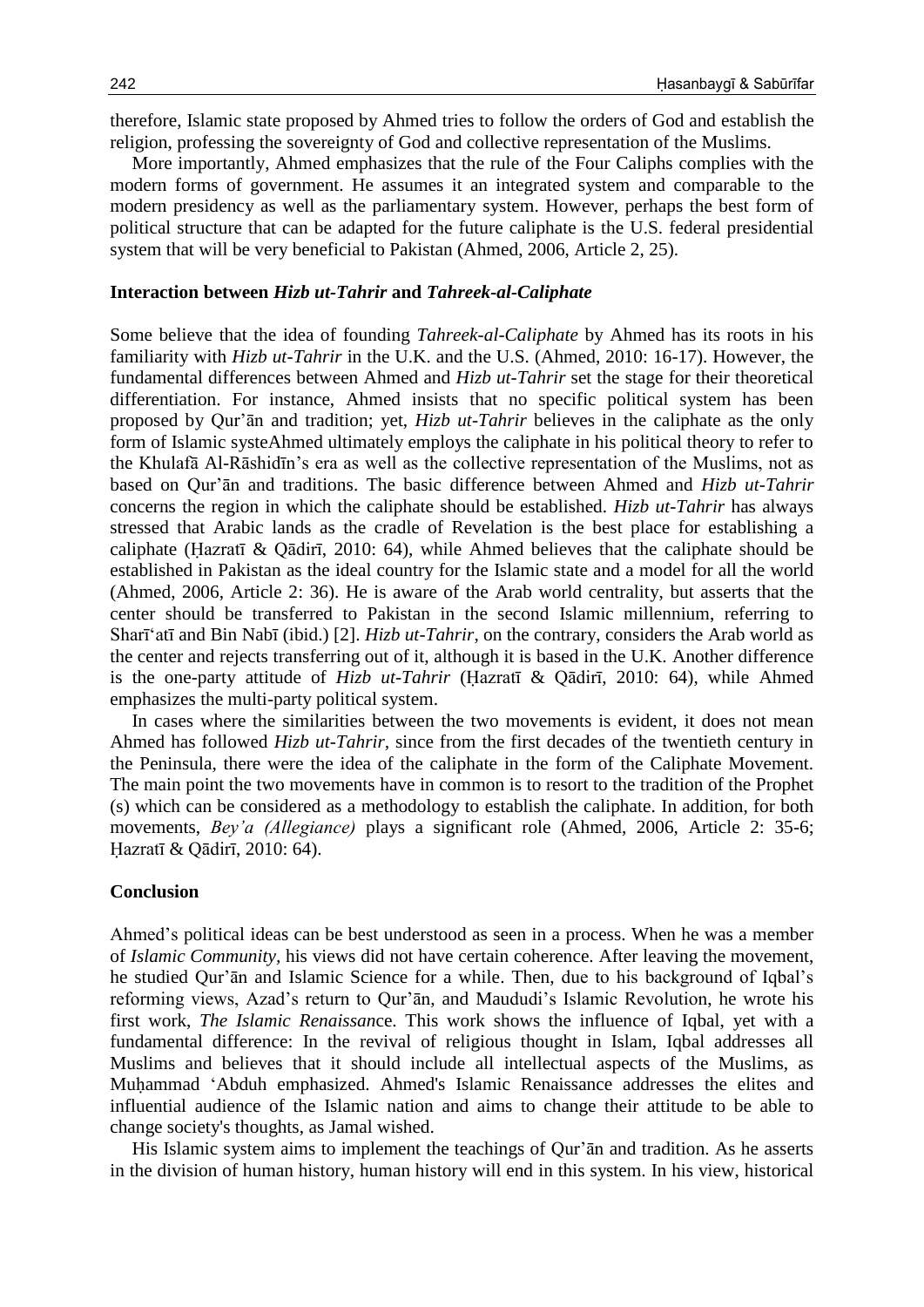periods include individual as well as collective representations. According to a hadith from the Prophet (s), the collective representation is divided into five eras, i.e., those of the Prophet, the Khulafā al-Rāshidīn, the kingdom, the recession of the Muslims, and ultimately 'the caliphate in the manner of Nabi'. Ahmed believes that, in the end, the caliphate will dominate. The Muslim community is now in the fourth era and with the World War III, the fifth era will approach and this form of sovereignty – that is in accordance with the Holy Prophet method – will continue until the Day of Resurrection.

His political view seems to be very idealistic and similar to apocalyptic attitudes among different religions. Despite the theoretical belief in such modern state elements as the multiplicity of parties, elections, parliament, etc., he is very traditional as it is evident in his division of society into Islamic and non-Islamic (dhimmīs), limiting the role of women, etc. The attitude may be adopted among some radical and extremist groups and cannot become widespread as the dominant movement in the contemporary society with women's social and political self-consciousness.